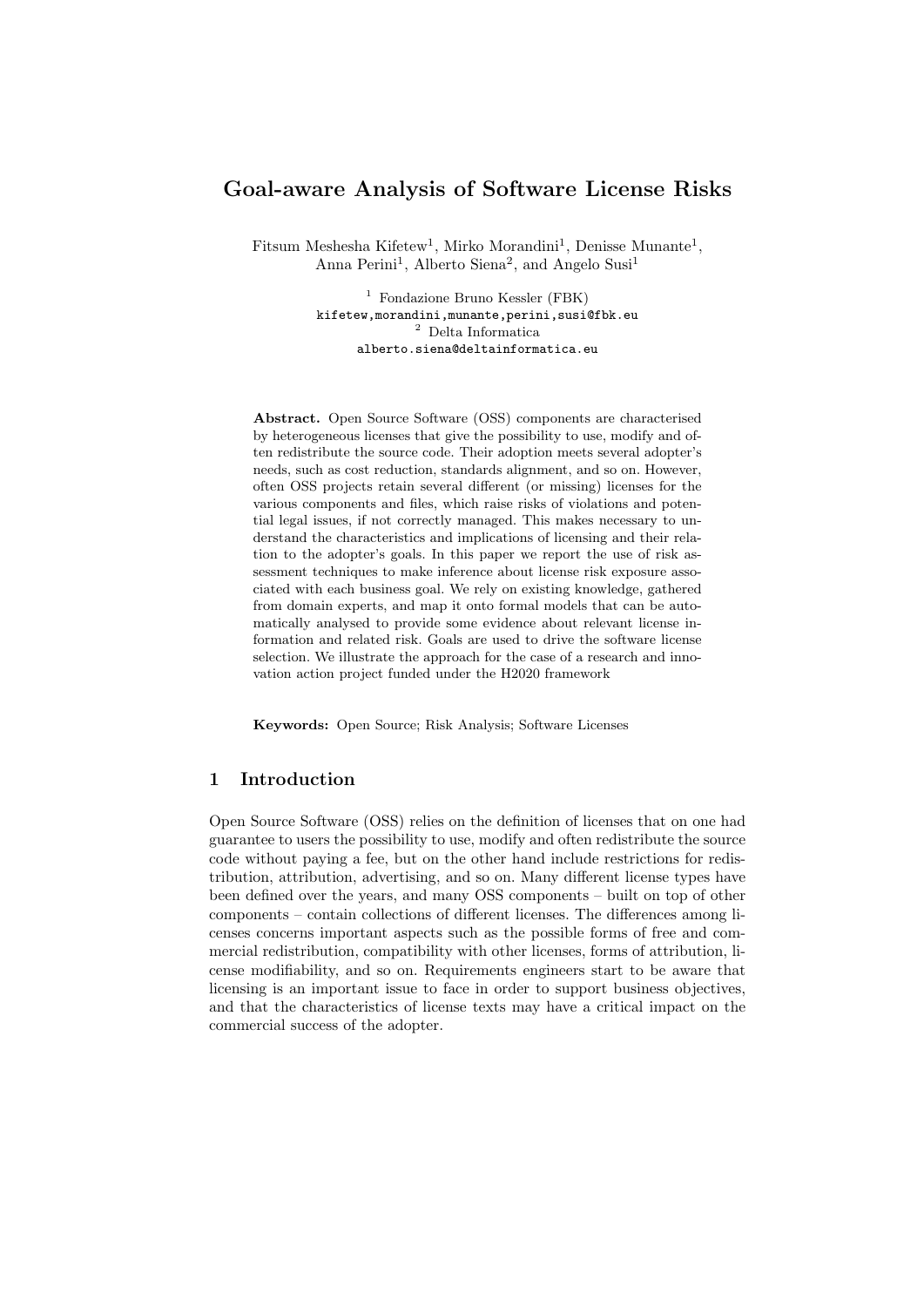As with other project types, research project often deliver software artefacts with the objective to promote research dissemination in a given field and to create opportunity of innovation. As such, although not pursuing any commercial objective, when releasing software, research projects need to tackle with the licensing problem. In the SUPERSEDE project, a prototype software has to be delivered. The license selection is a mandatory task, whose actual implementation faces the need to (i) have experts in the license field; (ii) agree among the various project partners; and (iii) make the best decision with respect to the project strategic objectives. There have been numerous work that deal with the simple OSS licensing analysis [4, 5] However, all of them seem to be limited to numerical measurements of OSS characteristics, while the assessment of the overall licensing relevance with respect to the adopter's goals, is not addressed.

In this paper, we present a preliminary report about the use of a combined  $RiskML+i^*$  modelling and analysis framework to (a) build a comprehensive model of licensing issues as well as the higher level strategic objectives, (b) feed an automated analysis session with real data collected from existing OSS repositories, and (c) derive some evidence about the impact of licenses on the strategic goals, in order to drive a more aware license selection.

The paper is structured as follows: Section 2 presents the Risk $ML+i^*$  modelling framework; Section 3 reports the application of the modelling framework to an European research project; finally, Section 4 concludes the paper.

## 2 RiskML

RiskML is [8] is a modelling language whose meta-model is integrated with that of  $i^*$  to model risky events and their relation to strategic objectives. It borrows come modelling primitives from other  $i^*$  extensions, such as the goal-risk framework [1], to reduce the introduction of redundant constructs. The language builds upon the main concepts of Indicator, Situation, Event and Goal. An Indicator is an abstract representation of a measure about a certain property of the OSS [2]. An indicator determines the evidence of being in a certain situation. We use the concept of **Situation** to model the circumstances under which a certain risk holds. A situation is satisfied if the state of affairs that it represents holds  $[2, 7]$ . We use the concept of **Event** to model a change in circumstances, with a potential negative impact on goals. The concept of  $Goal$  and, in a more broad sense, that of *Intentional* are the same as in  $i^*$ . Event occurrence may happen with a certain *likelihood* and *severity*. If  $\phi$  is a proposition describing an event,  $lik(\phi)$  describes the *likelihood* of the event.  $sev(\phi)$  describes the *severity* of the event. A Risk is a composed concept which expresses a lack of knowledge about some happening and what could be the (negative) consequences on goals. A set of relations link indicators, situations, events, and goals, and thus define implicitly the occurrence of a risk: Expose, from a situation to an event: the higher the evidence that the situation is satisfied, the more likely the event is to happen (the evidence value represents the degree of confidence that a fact is true); Protect, from a situation to an event: the higher the evidence that the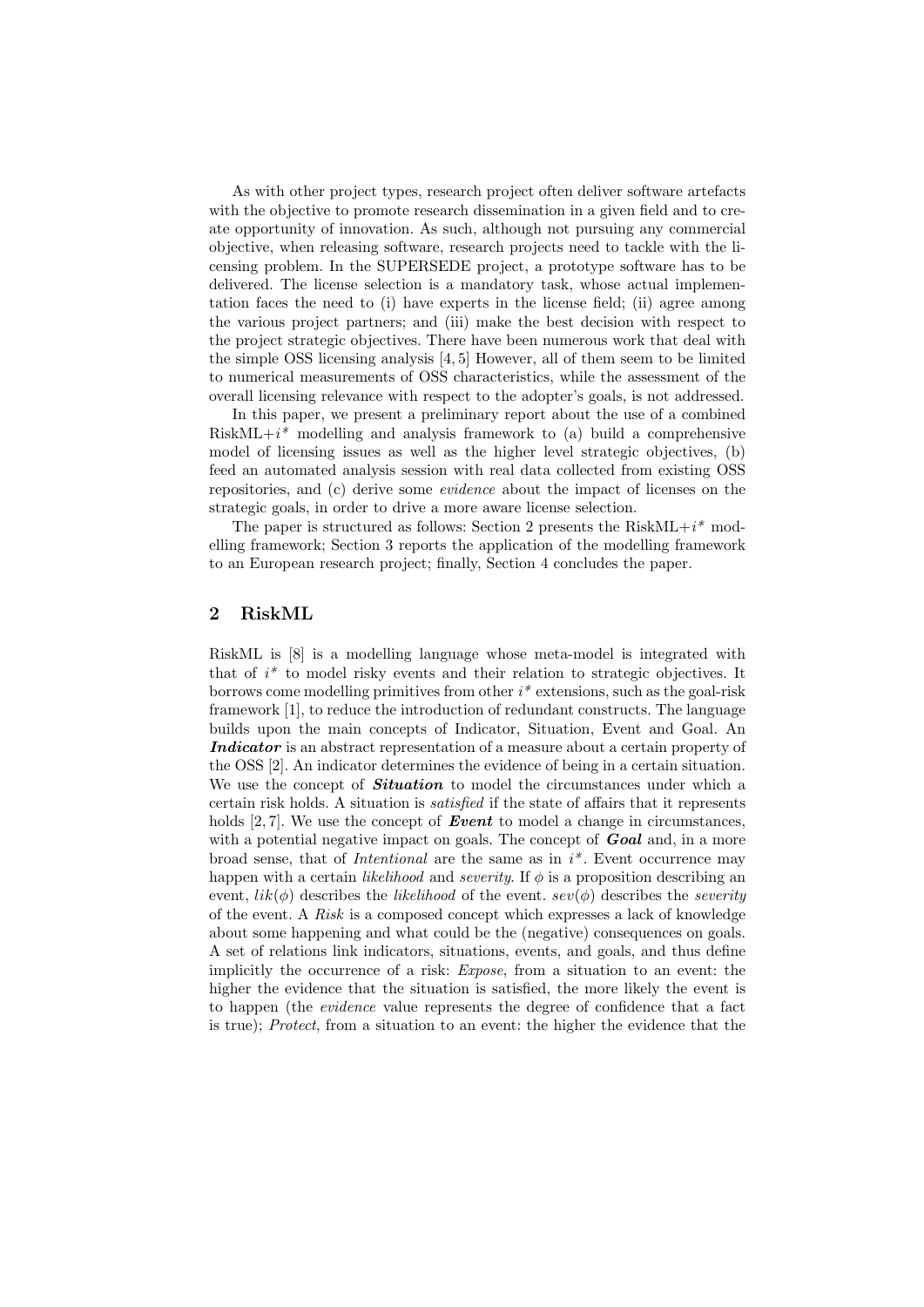situation is satisfied, the less likely the event is to happen; *Increase*, from a situation to an event: the higher the evidence that the situation is satisfied, the more severe is the event consequence; *Mitigate*, from a situation to an event: the higher the evidence that the situation is satisfied, the less severe is the event consequence. Impact, from an event to a goal: the more the event is likely and the more there is evidence that its consequences are severe, the more the goal is at risk to fail. Indicate, from an indicator to a situation: the higher the value of an indicator, the higher the evidence that the situation is satisfied.

#### 3 Goal-aware license risk analysis

In the context of the SUPERSEDE European project, the need arose, to select a license for the software to be implemented. In order to select the proper license, two aspects had to be taken into consideration: (a) the optimal license had to be selected to achieve project-wide objectives, such as increasing the project visibility and acceptance in the industry, as well as fostering the integration with the OSS communities; and (b) an important requirement was that of choosing a safe license combination, allowing to achieve the project objectives without generating legal issues. In such context, the RiskML framework was used to help in performing the right choice.

Firstly, we have built the Risk $ML+i^*$  risk model, which is depicted in Figure 1. The model is generic and can be tailored to requirements for specific closed or open source licenses for the final product, i.e. linking the model to the goals of the adopter organisation. The model has been built using state-of-the-art literature [6] and on interviews with OSS licensing experts. The model contains 17 license indicators, such as "number of GPL licenses", "number of MIT licenses" and so on. Additionally, there are some indicators to capture the target license (the license to cover the released software product, containing the OSS components) or the linking type (i.e., whether a given OSS component is linked statically or dynamically). Some Situations are used to capture specific values of the indicators: for example, the occurrence of particular combinations of licenses. Risk indicators and situations are then aggregated into higher level risks, up to the identification of the top level risks. Overall, 12 risk types have been identified: Internal incompatibility risk. Risk that two (or more) of the adopted components have licenses that are compatible with each other.

External incompatibility risk. Risk that the target license (licenses, in case of dual licensing) is incompatible with one or more of the component licenses.

Lack of affinity risk. Risk that arises from the need of maintaining a given corporate licensing scheme. It measures how this set of components, although being compatible, deviates from the desired scheme.

Future uncertainty risk. Risk due to the low degree of freedom in the choice of the target license.

Reduced target license set. Risk due to the low degree of freedom in the choice of the target license because of the licenses of all components.

Declining components licenses. Risk that the project includes components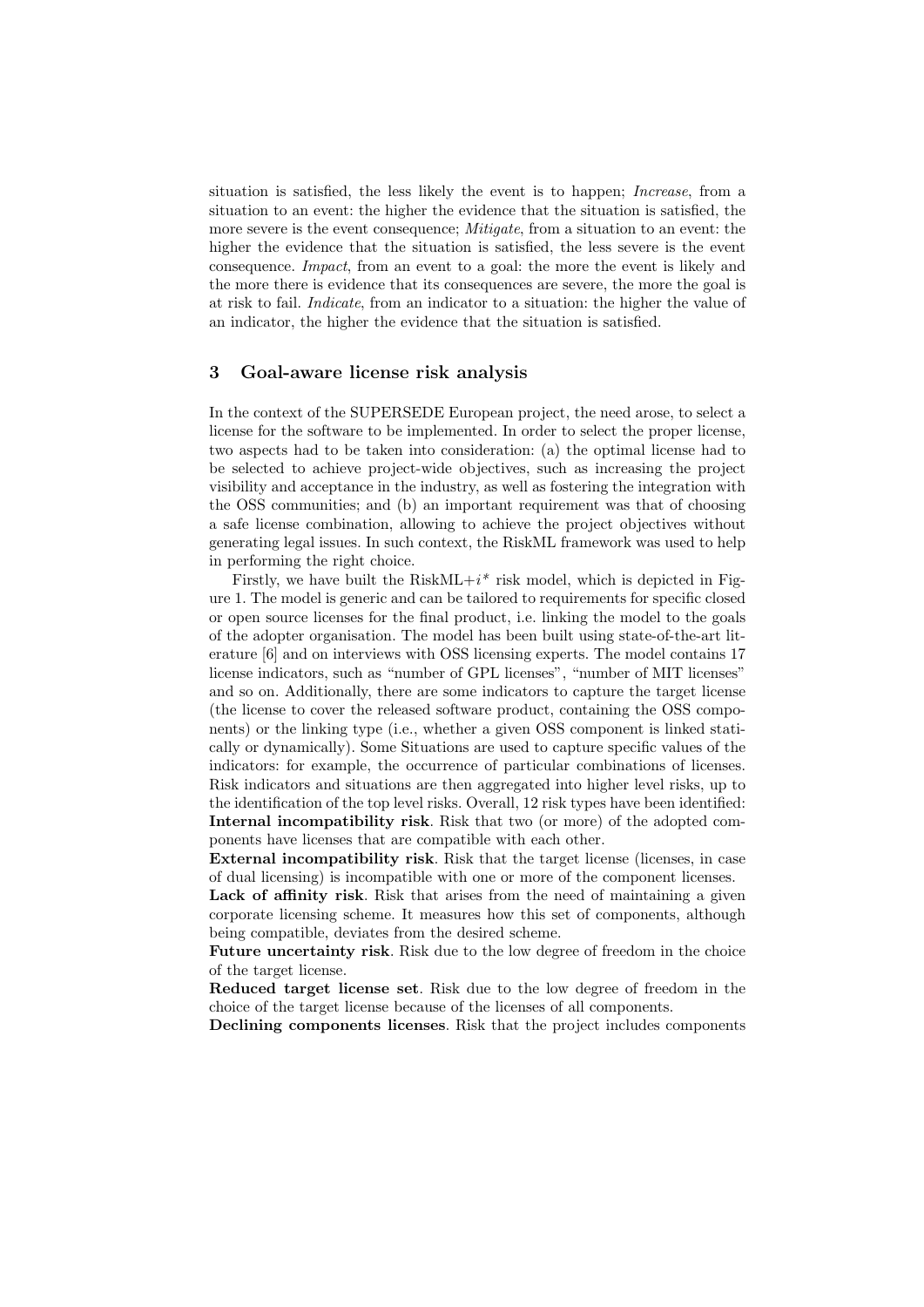

Fig. 1. RiskML license risk graph

released under declining licenses.

Declining target license. Risk that the selected target license is declining.

Infrequent components licenses. Risk that the project includes components released under rare or unusual licenses.

Infrequent target license. Risk that the selected target license is rare or unusual.

Lack of knowledge. Risk that, because of lack of knowledge in relation to the number of components licenses, the rest of the risk analysis is not completely trustable.

Obsolete components licenses. Risk that the project includes components released under obsolete licenses — a license is obsolete when at least a greater version of the same license exists.

Obsolete target license. Risk that the selected target license is obsolete — a license is obsolete when at least a greater version of the same license exists.

In order to drive the license selection process, the goals of the project have been analysed. Starting from the two aspects listed above, some relevant goals ere identified. As an example, we have:

Industry-friendly license selected This goal describes the need to select a license that can be used by potential third parties interested in exploiting the results of the project.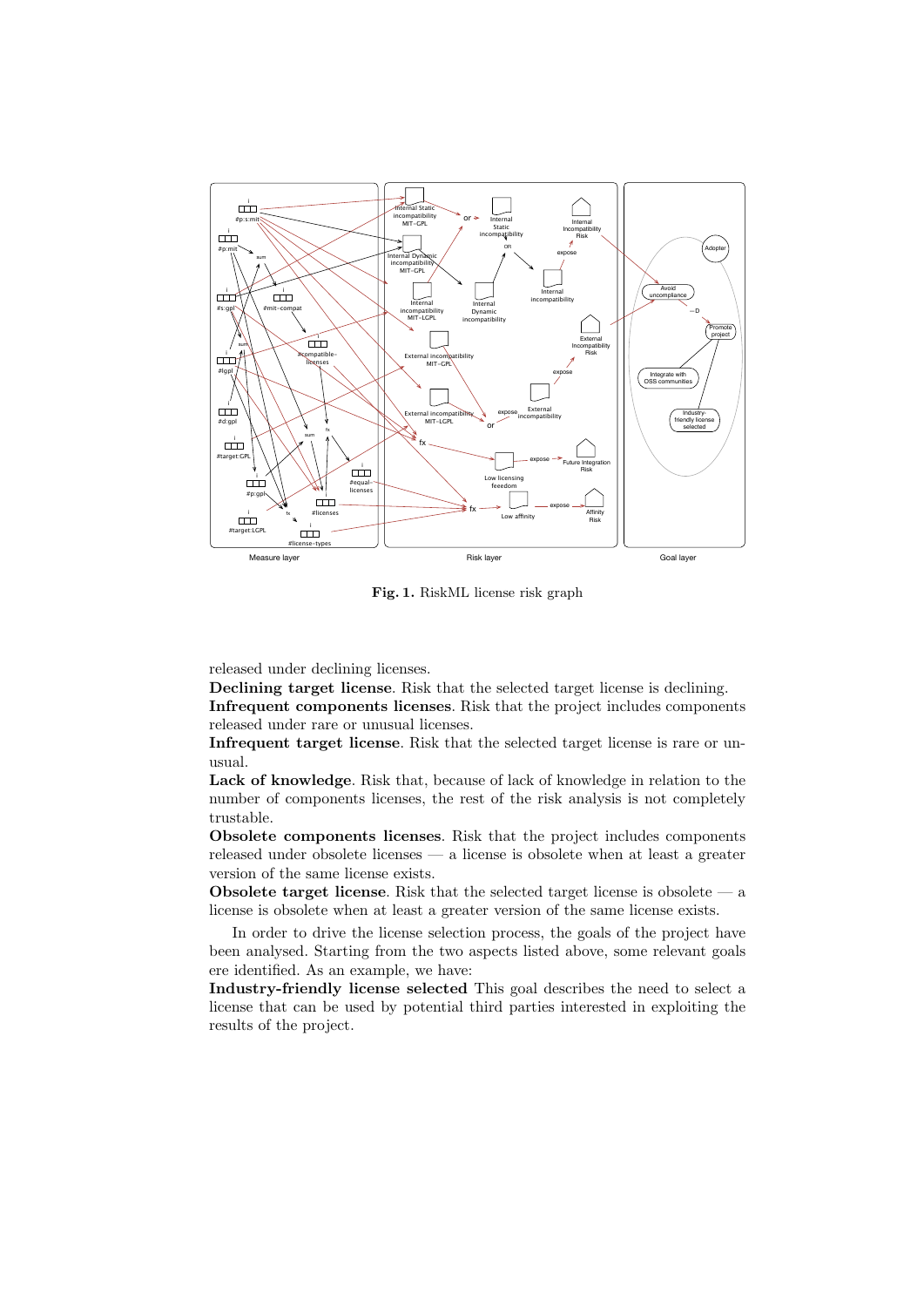| Number of components    | 25             |
|-------------------------|----------------|
| Number of OSS libraries | 194            |
| ASL <sub>2</sub>        | 67             |
| BSD <sub>3</sub>        | 3              |
| BSD <sub>4</sub>        | 1              |
| CC3.0                   | 1              |
| CDDL                    | 9              |
| CPL-EPL                 | 31             |
| GPL <sub>2</sub>        | $\overline{4}$ |
| LGPL2.1                 | 3              |
| LGPL3+                  | 5              |
| MIT                     | 31             |
| Other/unknown           | 18             |

Table 1. Excerpt of the gathered licensing information.

Integrate with OSS communities This goal is motivated by the will to operate in the OSS context ant therefore contribute (if possible) with the communities.

Avoid uncompliance This goal makes explicit the intention to select a safe licensing policy, which protects the project members from licensing issues.

Each task leader was in charge of identifying and reporting the OSS components used by the software module(s) under his responsibility. Table 1 illustrates an excerpt of the data produced for the analysis. The project consisted in 4 workpackages responsible for software delivery. Overall, 25 software modules were in development in the various workpackages. The total count of OSS components used in the various modules amounts to 194. Out of these, 176 OSS components had a known license, belonging to 10 different license types. The other 18 had a license whose nature was either unknown or not captured by the model; moreover, for 1 of them if was not possible to find the license attribution.

Once collected, the data has been used to quantify the risk exposure for the project as a whole through automated reasoning. RiskML supports automated reasoning through a label propagation inference algorithm, which is an extension of goal reasoning techniques [3]. The algorithm is fed with numerical values, which correspond to the model input nodes (the indicators in Figure 1), and propagates those values through the graph, until the root nodes are reached (i.e., the goals). During this propagation, functions (added to the model as annotations) are used to, e.g., normalise the ranges of the indicators values, or to provide a semantics to AND/OR operators. In the end, a numerical quantification of a certain truth value, expressed as a real number in the range [0..1], is assigned to root nodes.

### 4 Results and conclusion

We described an approach to analyse software licence risks in multi-component software, which is goal-aware. We applied it to the analysis of the licences of the tool-suite under development in the SUPERSEDE research project, with the